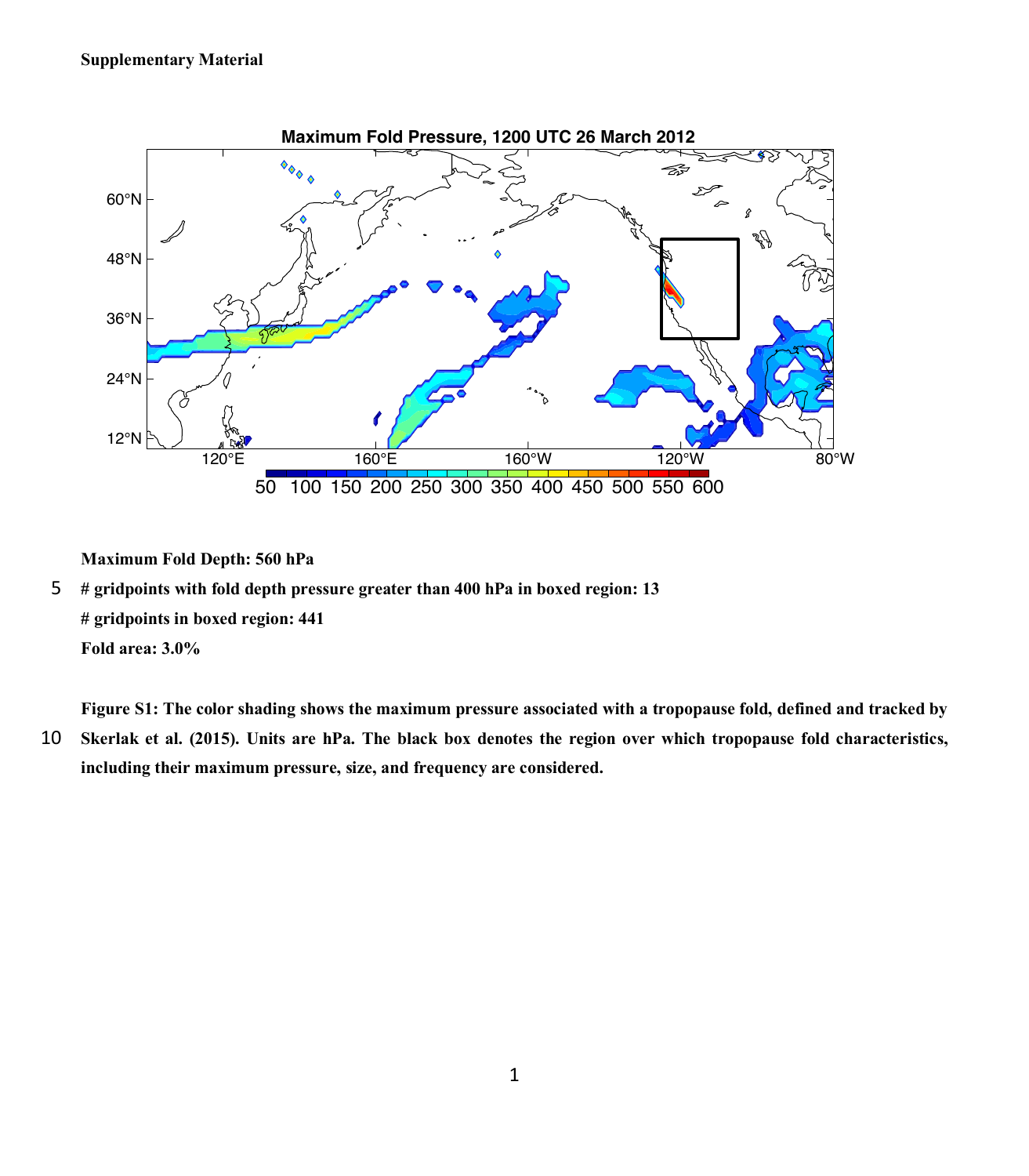



15

**Figure S2: Schematic for interpreting the horizontal components of E.**

20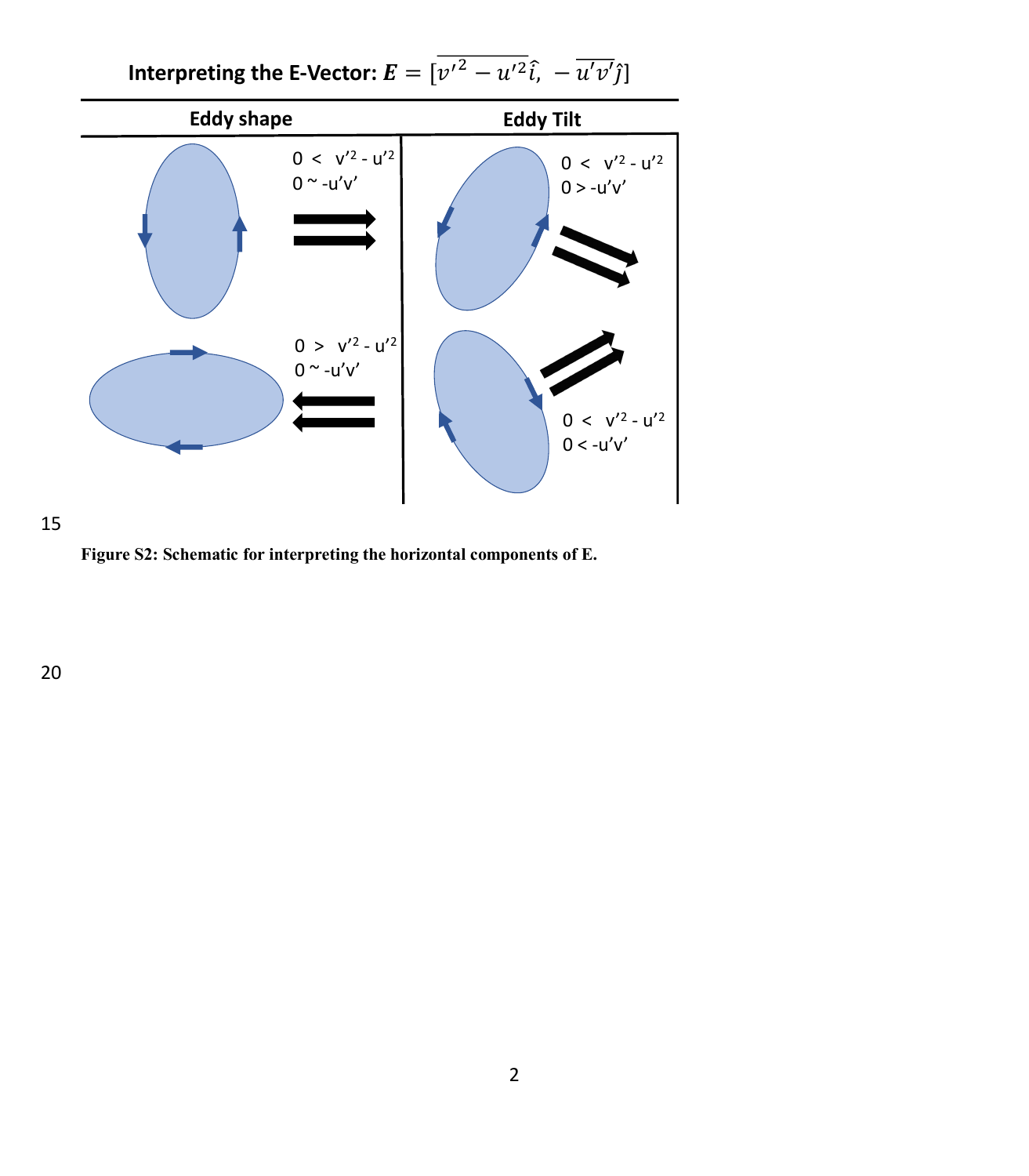

**Figure S3: a) The green (purple) lines show the composite PC1 evolution for the early (late) transition groups, centered on the transition date (Day 0) each year. In panels b) and c), the thin lines show the evolution of PC1 each year for early and late years, respectively.**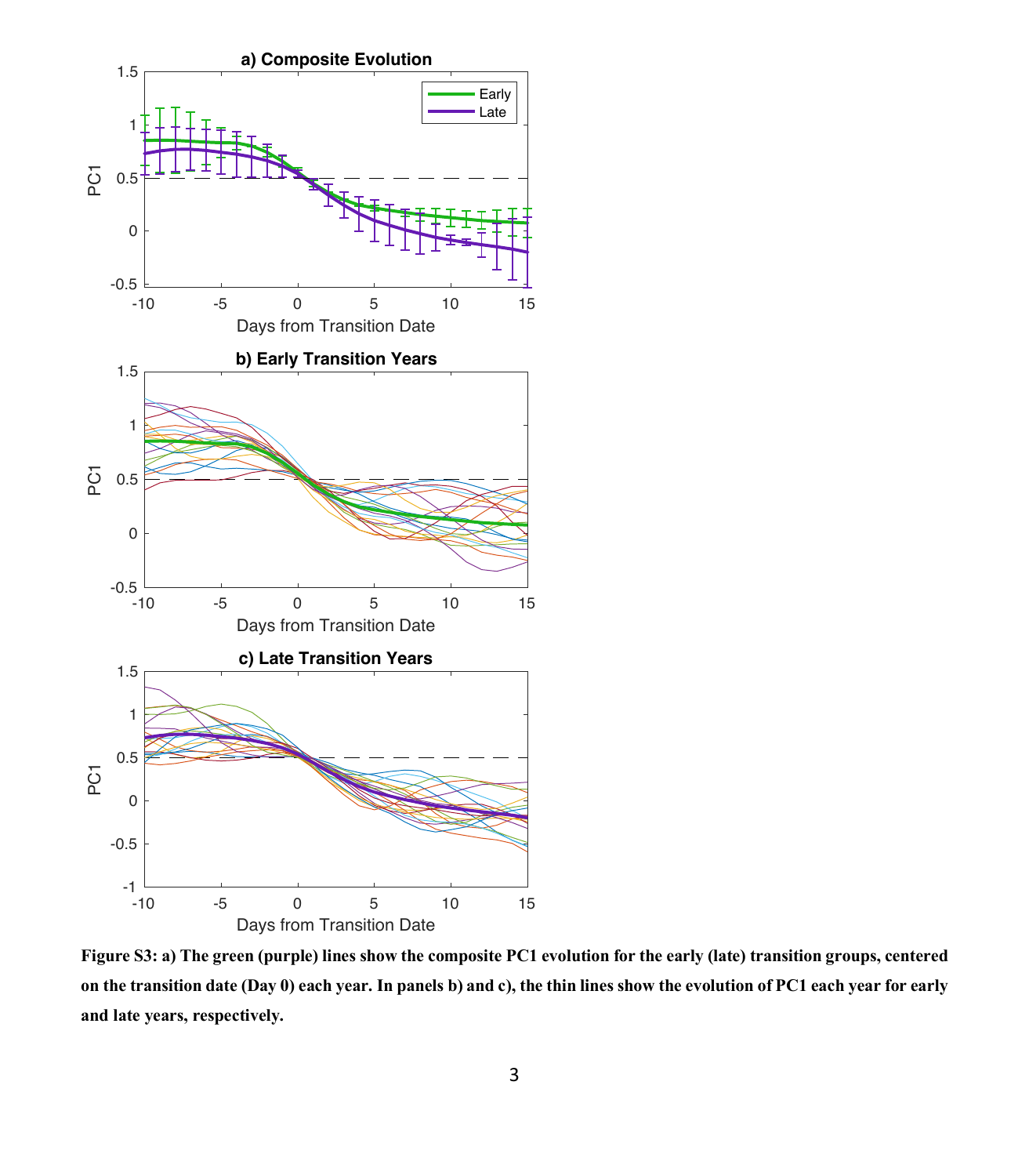

**Figure S4: Distribution of STT-PBL over western North America binned by PC1 of 200-hPa zonal wind. The median STT-PBL for each bin is shown in the red line with confidence interval of the median indicated by the notches. The 25th and 75th percentile ranges are shown by the blue boxes. The red crosses denote outliers.**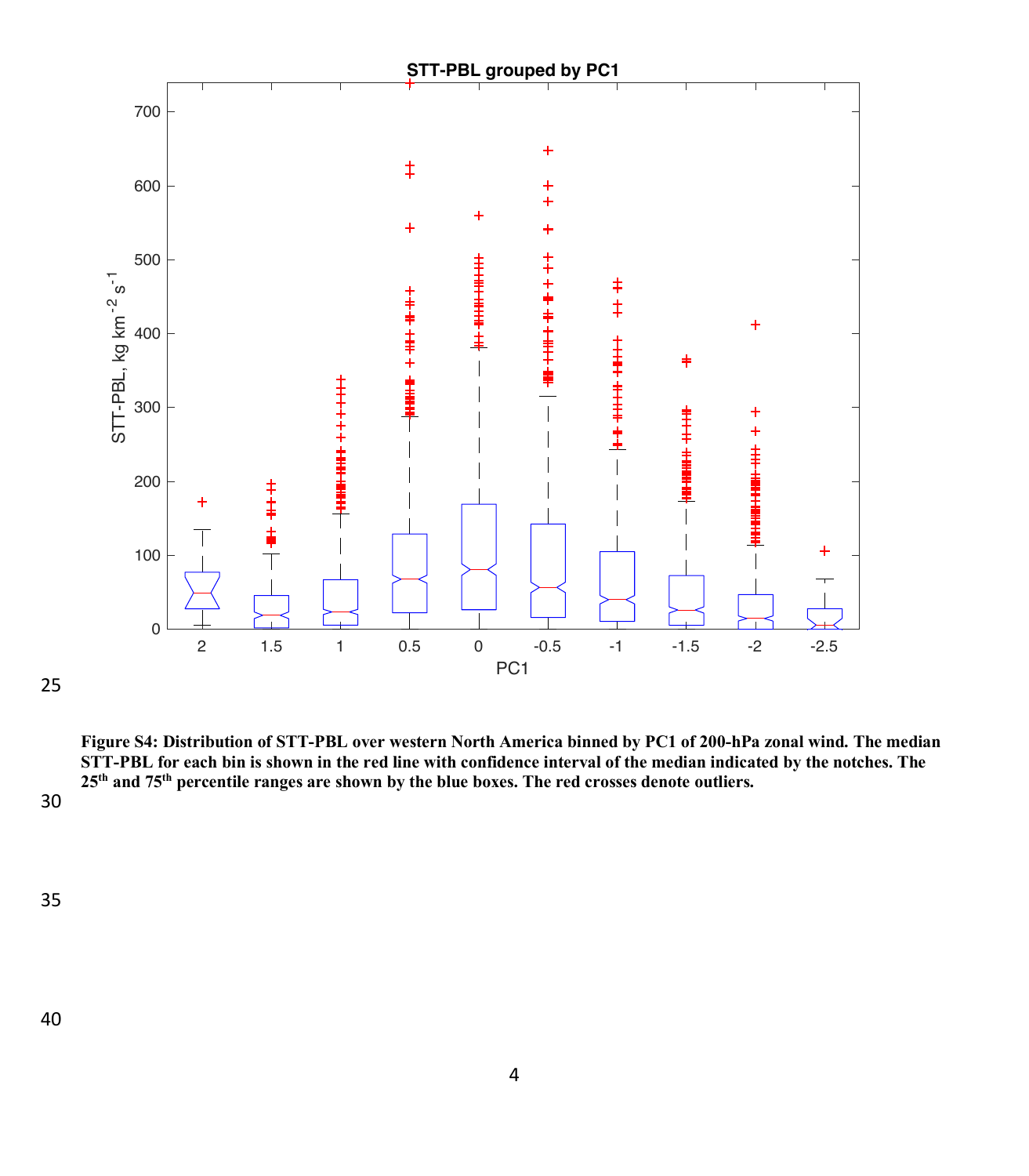| <b>Early Years</b>                    | <b>On Time Transition Years</b>      | <b>Late Years</b>                     |
|---------------------------------------|--------------------------------------|---------------------------------------|
| <b>Mean Transition Date: March 17</b> | <b>Mean Transition Date: April 4</b> | <b>Mean Transition Date: April 18</b> |
| 1981 (March 29)                       | 1979 (April 3)                       | 1983 (April 11)                       |
| 1982 (March 25)                       | 1980 (April 3)                       | 1987 (April 13)                       |
| 1985 (March 3)                        | 1984 (April 3)                       | 1990 (April 20)                       |
| 1989 (March 28)                       | 1986 (April 4)                       | 1992 (April 22)                       |
| 1991 (March 25)                       | 1988 (March 31)                      | 1993 (April 26)                       |
| 1999 (March 9)                        | 1994 (April 8)                       | 1995 (April 16)                       |
| 2000 (March 23)                       | 1998 (April 5)                       | 1996 (April 18)                       |
| 2002 (March 27)                       | 2001 (April 4)                       | 1997 (April 25)                       |
| 2008 (March 16)                       | 2003 (April 2)                       | 2004 (April 14)                       |
| 2009 (February 24)                    | 2006 (March 31)                      | 2005 (April 30)                       |
| 2010 (March 26)                       | 2011 (April 5)                       | 2007 (April 19)                       |
| 2012 (February 26)                    | 2015 (April 2)                       | 2013 (April 18)                       |
|                                       | 2017 (April 8)                       | 2014 (April 15)                       |
|                                       |                                      | 2016 (April 10)                       |

**Table S1: Early, on time and late transition dates determined using PC1 from the ERA-Interim dataset. La Niña (El Niño) conditions are marked by italic (bold) text.**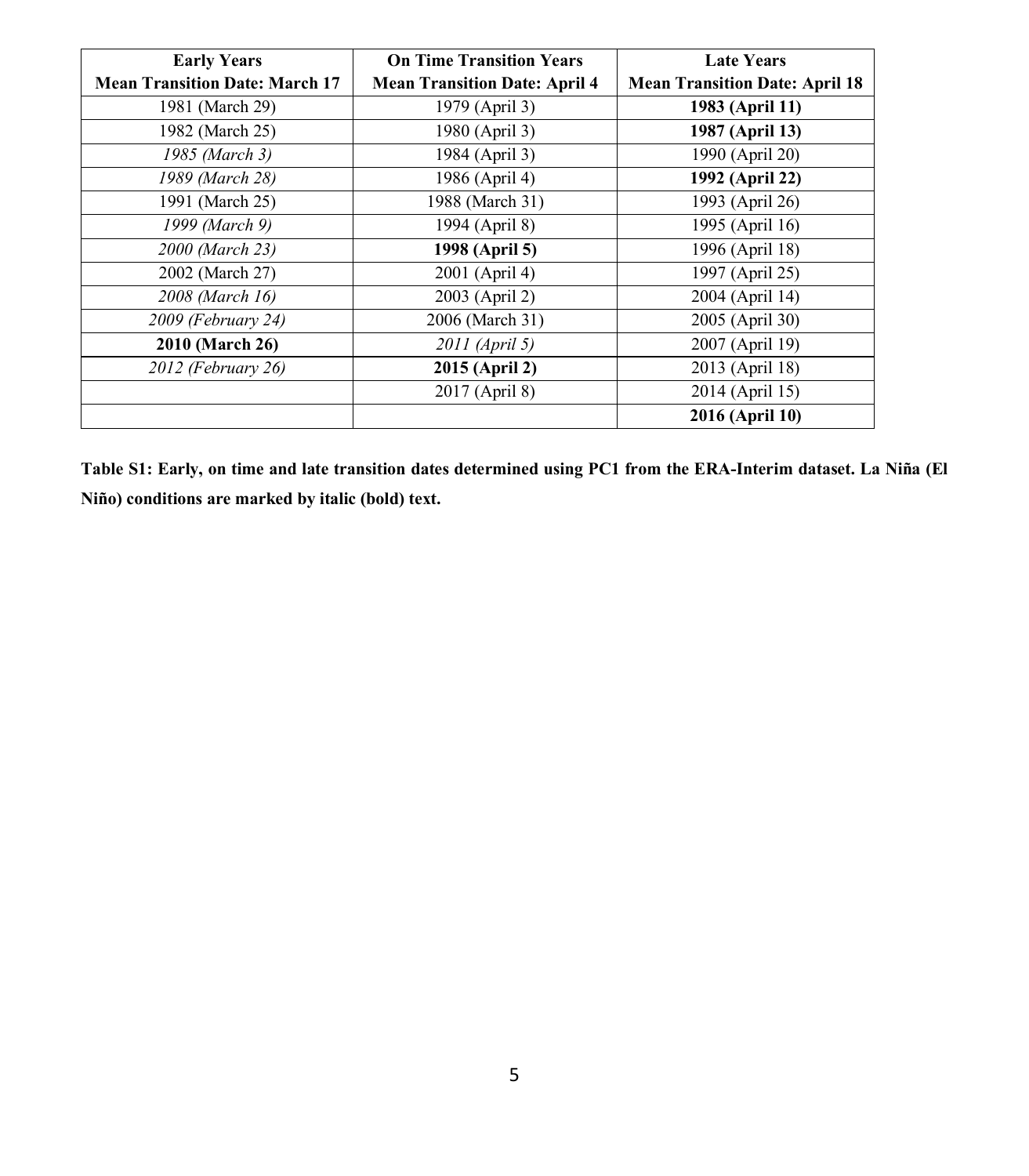

45

**Figure S5: Relationship between monthly mean STT-PBL and mean fold depth, fold frequency, mean fold area, residence time of PC1 +/- .5, and mean boundary layer height. Values for March are shown in panels a) – e), and values for May are shown in panels f)-j). Each star represents one monthly mean value, and is colored by ENSO phase, with La Niña months in blue, El Niño in red and ENSO neutral in black. Correlation between each x-axis variable and STT-**50 **PBL is shown in the top left corner of each panel.**